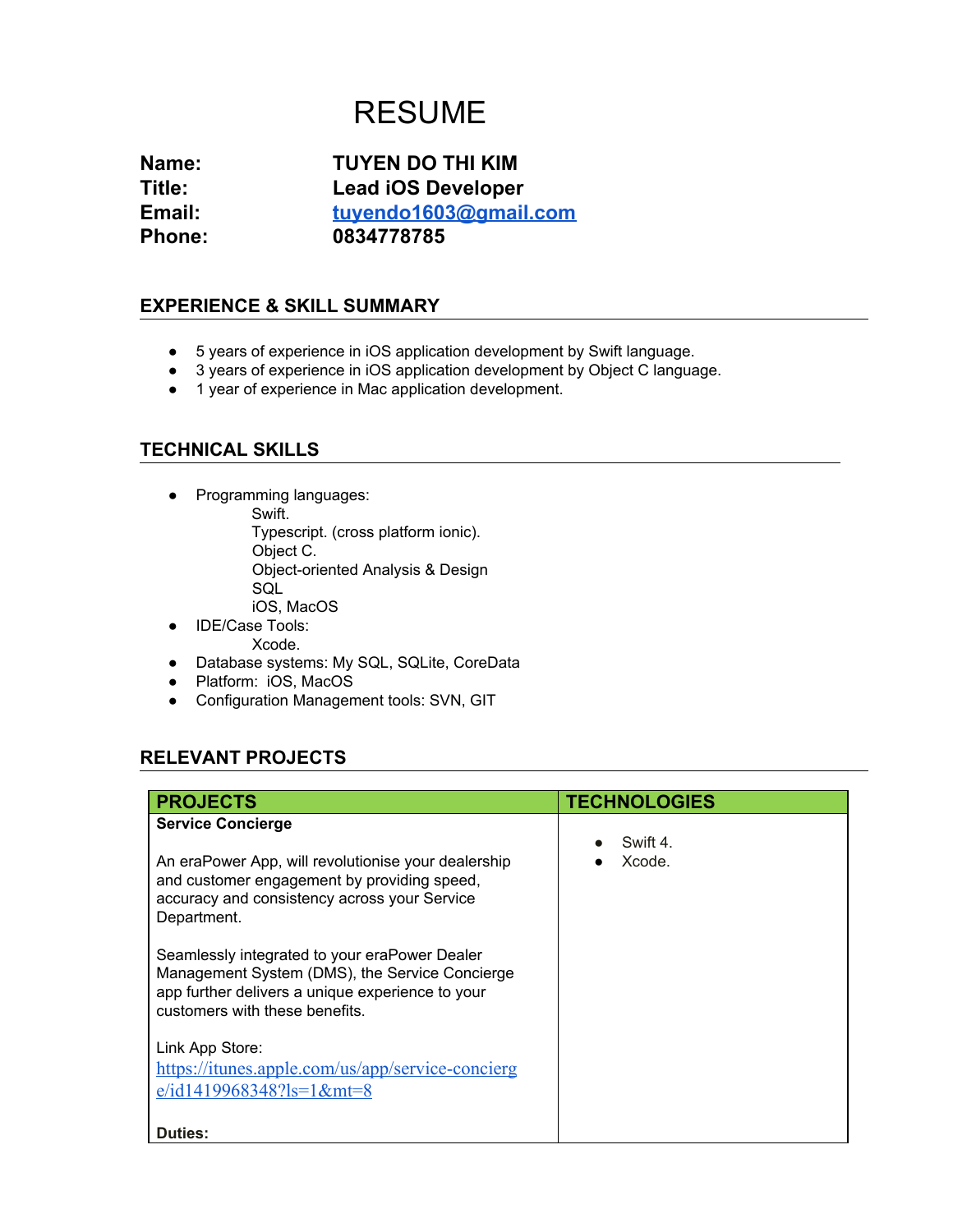| Project by myself<br>$\bullet$<br>Get requirement directly from client.<br>A leader mobile for iOS & android platform.                                                                                                                                                                                                                                                                                                                                                                                                                                                                                                                                                                                                                                                                                                                                                                               |                                                        |
|------------------------------------------------------------------------------------------------------------------------------------------------------------------------------------------------------------------------------------------------------------------------------------------------------------------------------------------------------------------------------------------------------------------------------------------------------------------------------------------------------------------------------------------------------------------------------------------------------------------------------------------------------------------------------------------------------------------------------------------------------------------------------------------------------------------------------------------------------------------------------------------------------|--------------------------------------------------------|
| <b>Loan Car</b><br>An eraPower App automates and enforces<br>consistent business processes across your<br>dealership.<br>Designed with your customer experience in mind,<br>Loan Car seamlessly captures valuable customer<br>and vehicle data in real-time when delivering a loan<br>vehicle during service.<br>Loan Car empowers your staff to better manage the<br>movement and performance of loan vehicles within<br>your dealership, using these features & benefits:<br>* Driver Licence Scanning<br>* Vehicle Damage Inspections<br>* Automated Fuel & Loan Charges<br>* Booking Alerts<br>* Electronic Signature Capture<br>Link App Store:<br>https://itunes.apple.com/us/app/loan-car/id14203771<br>$55?$ Is=1&mt=8<br><b>Duties:</b><br>Project by myself<br>$\bullet$<br>Get requirement directly from client.<br>$\bullet$<br>A leader mobile for iOS & android platform.<br>$\bullet$ | Swift 4.<br>Xcode.<br>Detect Text (OCR).               |
| <b>Test Drive - Showroom</b><br>Pentana Solutions' Test Drive app offers you more<br>than a test drive. It is also a lead capturing tool that<br>improves consumer experience and helps drive<br>future marketing campaigns.<br>Fully integrated to eraPower Dealer Management<br>System (DMS), Test Drive app provides real-time<br>visibility of all leads, test drives and vehicle inventory<br>across your dealership.<br>* Automatic capture of complete driver's licence<br>information, eliminating manual processes and<br>double handling.<br>* GPS tracking and vehicle condition capture<br>features<br>* Full audits on damage and traffic infringements<br>* Real-time inventory updates on vehicle kilometres                                                                                                                                                                          | Swift 4<br>Xcode.<br>Detect Text (OCR).<br>Google Map. |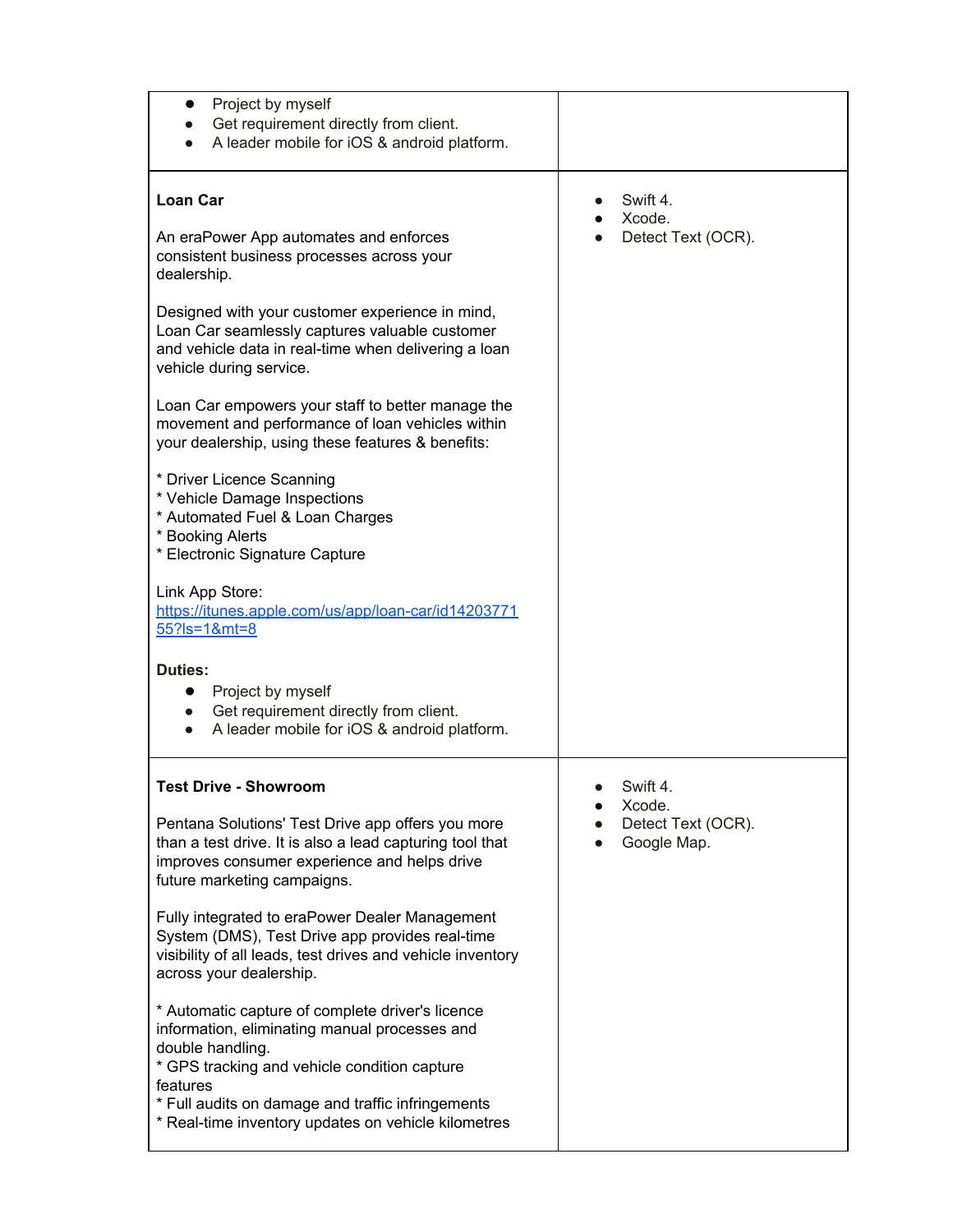| Link App Store: (Pending developer Release)                                                                                                                                                                                                                                                                                                                                                                                                         |                                                                                                                                 |
|-----------------------------------------------------------------------------------------------------------------------------------------------------------------------------------------------------------------------------------------------------------------------------------------------------------------------------------------------------------------------------------------------------------------------------------------------------|---------------------------------------------------------------------------------------------------------------------------------|
| <b>Duties:</b><br>Project by myself<br>$\bullet$<br>Get requirement directly from client.<br>$\bullet$<br>A leader mobile for iOS & android platform.                                                                                                                                                                                                                                                                                               |                                                                                                                                 |
| <b>Mopo BMS - Freelancer</b><br>MOPO application is used to manage batteries and<br>storage generation systems through a batteries<br>management system (BMS) for users when<br>purchasing or experiencing any product of MOPO<br>line.<br>The Battery Management System (BMS), is a smart<br>system.<br>Link App Store:<br>https://itunes.apple.com/us/app/mopo-bms/id143692<br>9212?ls=1&mt=8<br><b>Duties:</b><br>Project by myself<br>$\bullet$ | Swift 3.<br>Xcode.<br><b>Bluetooth Low Energy</b><br>(BLE)<br>Push notification.<br>Google Map.<br>Login by facebook.           |
| Jobway - Freelancer, Live Stream - Product of<br>company, Playpass                                                                                                                                                                                                                                                                                                                                                                                  | Swift 2, 3.<br>Xcode.<br>Socket. (Chats)<br>Firebase.<br>Red5 Pro SDK.<br>Shared facebook, zalo,<br>twitter.<br>Play video, mp3 |
| <b>University Coop (UCBook)</b><br>A MacOS application for user read book with format<br>XMDF (type: Text, Image, Dictionary, HTML)                                                                                                                                                                                                                                                                                                                 | Objective C<br>Xcode<br>Use Sqlite, AES algorithm                                                                               |
| <b>Key features:</b><br>Use library static to decode & parse<br>content's book.<br>Use library static to draw content's book<br>Implement function add bookmark, marker,<br>sticky note, handwriting<br>Handle event click link on page to open web,<br>audio, video<br>Implement search text in content's book,<br>web search<br>Handle events: scroll page, double click,<br>single click, right click, move & drag image,<br>resize screen       |                                                                                                                                 |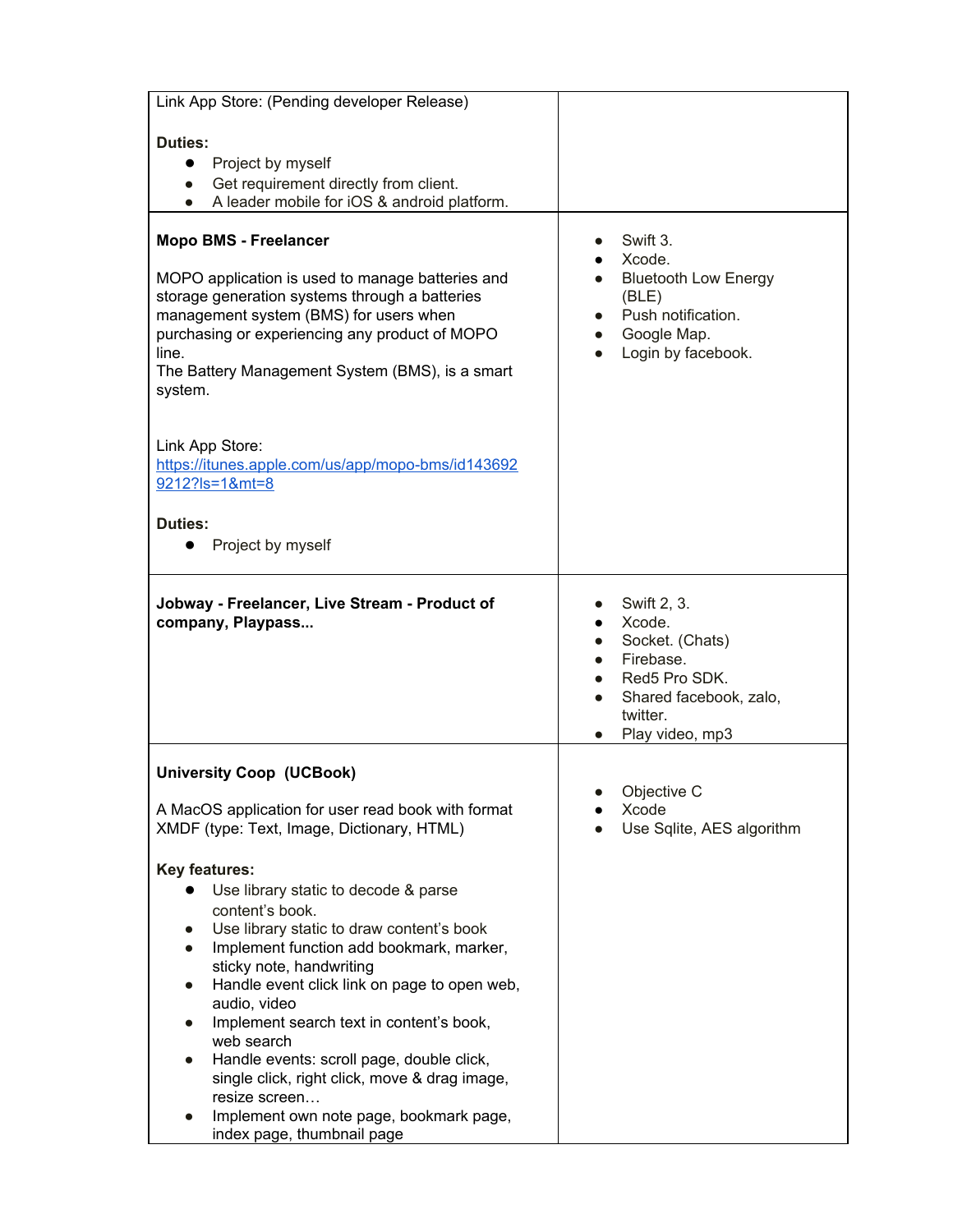| Duties:<br>Lead of team 5 members and coding                                                                                                                                                                                                                                                                                                                                                                                                                                                                                                                                                      |                                                                                                                                                                                             |
|---------------------------------------------------------------------------------------------------------------------------------------------------------------------------------------------------------------------------------------------------------------------------------------------------------------------------------------------------------------------------------------------------------------------------------------------------------------------------------------------------------------------------------------------------------------------------------------------------|---------------------------------------------------------------------------------------------------------------------------------------------------------------------------------------------|
| <b>MacFan (Newsstand)</b><br>An iOS newsstand application for users to buy,<br>download & read magazine.<br><b>Key features:</b><br>Implement Top Page and show information<br>$\bullet$<br>of the latest magazine)<br>Check purchasing status of magazine. (Use<br>$\bullet$<br>Auto-Renewing subscription)<br>Implement 'download magazine's content'<br>$\bullet$<br>function.<br>Implement 'push notification on newsstand'<br>$\bullet$<br>function.<br>Use customized framework (DXLibViewer)<br>to read magazine's content<br>Duties:<br>Lead of team (3 members) and coding.<br>$\bullet$ | Objective C<br>Xcode<br>Use Sqlite, AES algorithm<br>In-App purchase(<br>Auto-Renewing,<br>Subscriptions)<br>Push notification on<br>Newsstand<br>Use NSXMLParser to<br>parse xml document. |
| <b>SkyPerfect</b><br>An iOS application in which user can view, add<br>favorite, search broadcast schedule. And user can<br>read TV magazine.<br><b>Key features:</b><br>Implement Top Page (Display information<br>the latest TV magazine, news feed)<br>Implement 'add favorite page' fuction.<br>Implement search page.<br>$\bullet$<br>Implement 'play video' function<br>Use customized framework (DXLibViewer)<br>to read magazine's content<br>Duties:<br>Lead of team (4 members) and coding                                                                                              | Objective C<br>Xcode<br>Use NSXMLParser to<br>parse xml document.                                                                                                                           |
| <b>MacFan</b><br>An iOS magazine reading application.<br><b>Key features:</b><br>Check purchasing status of magazine.<br>(Non-Consumable)<br>Implement 'restore & sync with server'<br>function.<br>Duties:<br>Coding                                                                                                                                                                                                                                                                                                                                                                             | Objective C<br>$\bullet$<br>Xcode<br>$\bullet$<br>In-App purchase type:<br>$\bullet$<br>Non-Consumable<br>Use NSXMLParser to parse<br>$\bullet$<br>xml document.                            |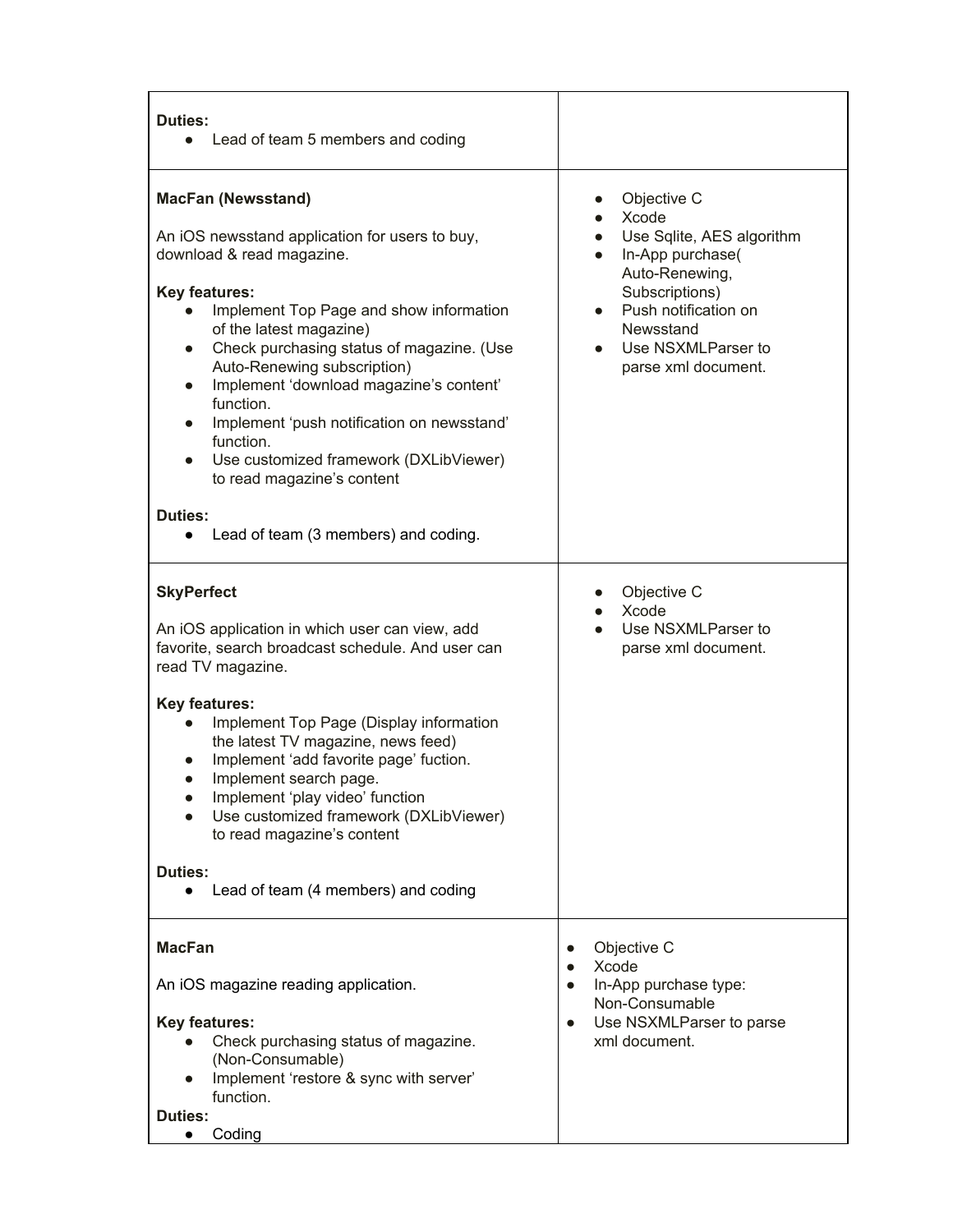| <b>DXLibViewer</b><br>A framework is customized from source code, which was<br>used to read magazine.<br><b>Key features:</b><br>Customize source code.<br><b>Build framework</b><br>Duties:<br>Design and coding                                                                                                                                                                                  | Objective C<br>Xcode<br>Use NSXMLParser to<br>parse xml document.                                                                    |
|----------------------------------------------------------------------------------------------------------------------------------------------------------------------------------------------------------------------------------------------------------------------------------------------------------------------------------------------------------------------------------------------------|--------------------------------------------------------------------------------------------------------------------------------------|
| <b>Shikiho</b><br>An iOS magazine reading application.<br><b>Key features:</b><br>Check purchasing status of magazine.<br>(Non-Consumable)<br>Implement 'download & update progress bar<br>on bookshelf page'<br>Duties:<br>Coding                                                                                                                                                                 | Objective C<br>Xcode<br>Use NSXMLParser to<br>parse xml document.<br>In-App purchase type:<br>Non-Consumable                         |
| NewMediaDisplaySystem<br>An iOS magazine reading application.<br><b>Key features:</b><br>Implement parser file HTML, XML<br>Use CoreText to draw text & image<br>Implement 'In-app purchase' feature<br>(Auto-Renewing subscription)<br>Implement 'push notification on newsstand'<br>function.<br>Implement 'download book/magazine's<br>content' by using Newsstand Kit.<br>Implement animation. | Objective C<br>Xcode<br>Use NSXMLParser to<br>parse xml document.<br>In-App purchase type:<br>Non-Consumable<br>CoreData<br>CoreText |
| Duties:<br>Coding<br>NikkeiBP_My_BookShelf<br>An iOS magazine reading application.<br><b>Key features:</b><br>Implement register page.<br>$\bullet$<br>Implement 'web sync' page.<br>$\bullet$<br>Implement bookshelf page: download & update<br>$\bullet$<br>progress bar of book/magazine                                                                                                        | Objective C<br>Xcode<br>Use NSXMLParser to<br>parse xml document.                                                                    |